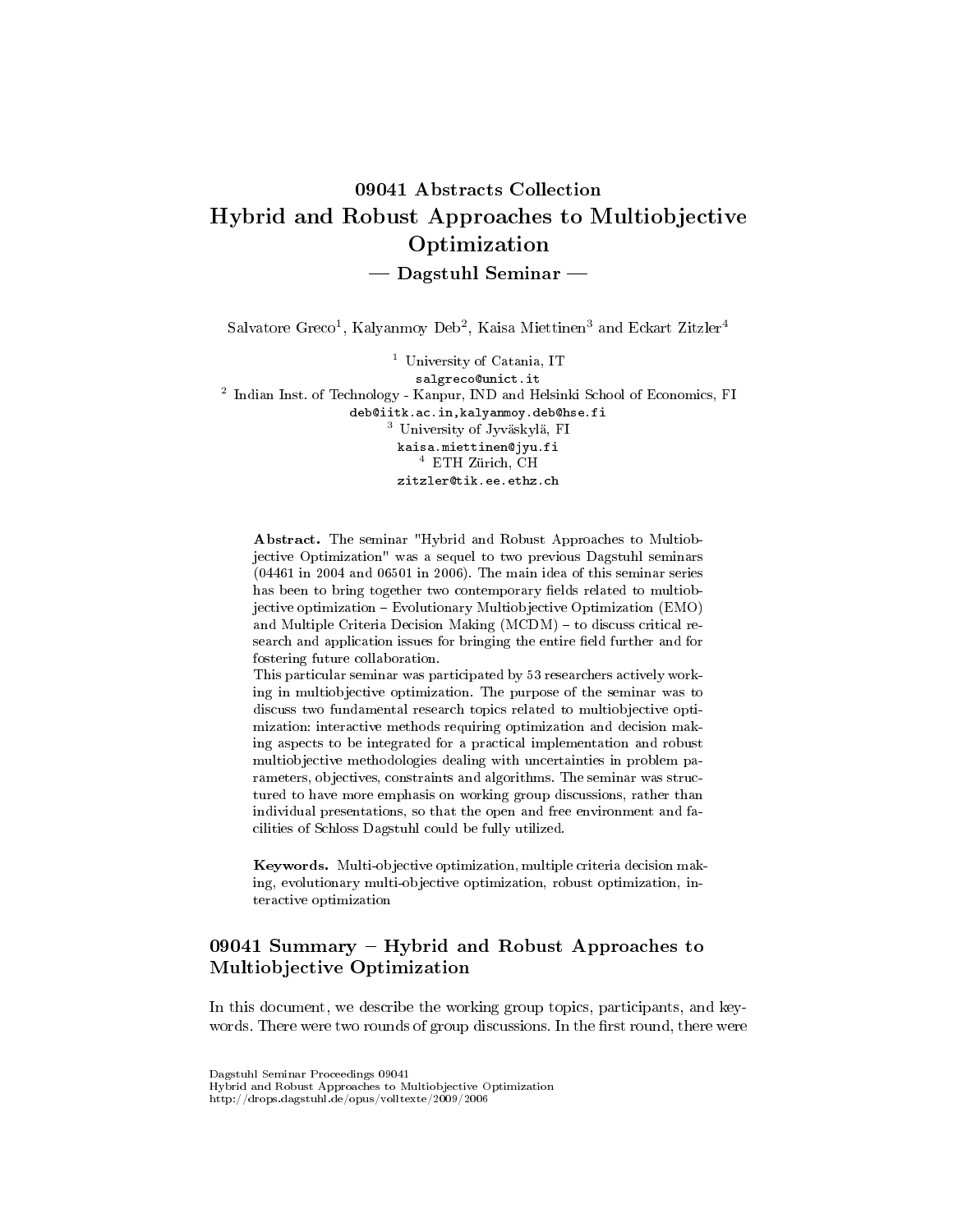four groups and in the second round there were two groups each having a number of subgroups. The detailed outcome of the group discussions of both rounds can be found from the Dagstuhl seminar web site http://www.dagstuhl.de.

The abstracts of the invited talks are appended thereafter. The presentation slides of these talks can be found from the Dagstuhl web site.

Finally, abstracts of research works proposed by some of the participants are presented.

Keywords: Multi-objective optimization, multiple criteria decision making, evolutionary multi-objective optimization, robust optimization, interactive optimization

Full Paper: <http://drops.dagstuhl.de/opus/volltexte/2009/2005>

# 09041 Working Group on MCDM for Robust and Interactive Multiobjective Optimization (1st Round)

We were looking at robustness and related issues in the context of interactive MCDM, in different stages of the decision process.

Keywords: Interactive methods, robustness, MCDM, objectivity, subjectivity

Joint work of: Ehrgott, Matthias; Hakanen, Jussi; Ishibuchi, Hisao; Loehne, Andreas; Luque, Mariano; Miettinen, Kaisa; Ogryczak, Wlodek; Romanko, Olexandr; Stewart, Theodor; Wierzbicki, Andrzej

Full Paper: <http://drops.dagstuhl.de/opus/volltexte/2009/2001>

# 09041 Working Group on MCDM for Robust Multiobjective Optimization (1st Round)

This group explored MCDM techniques for robust multiobjective optimization.

Keywords: Robust multiobjective optimization

Joint work of: Figueira, Jos; Geiger, Martin; Greco, Salvatore; Jahn, Johannes; Klamroth, Kathrin; Inuiguchi, Masahiro; Mousseau, Vincent; Sayin Serpil; Slowinski, Roman; Wiecek, Margaret; Witting, Katrin

Full Paper: <http://drops.dagstuhl.de/opus/volltexte/2009/2002>

# 09041 Working Group on EMO for Interactive Multiobjective Optimization (1st Round)

This group explored the use of EMO in an interactive manner to solve multiobjective optimization problems.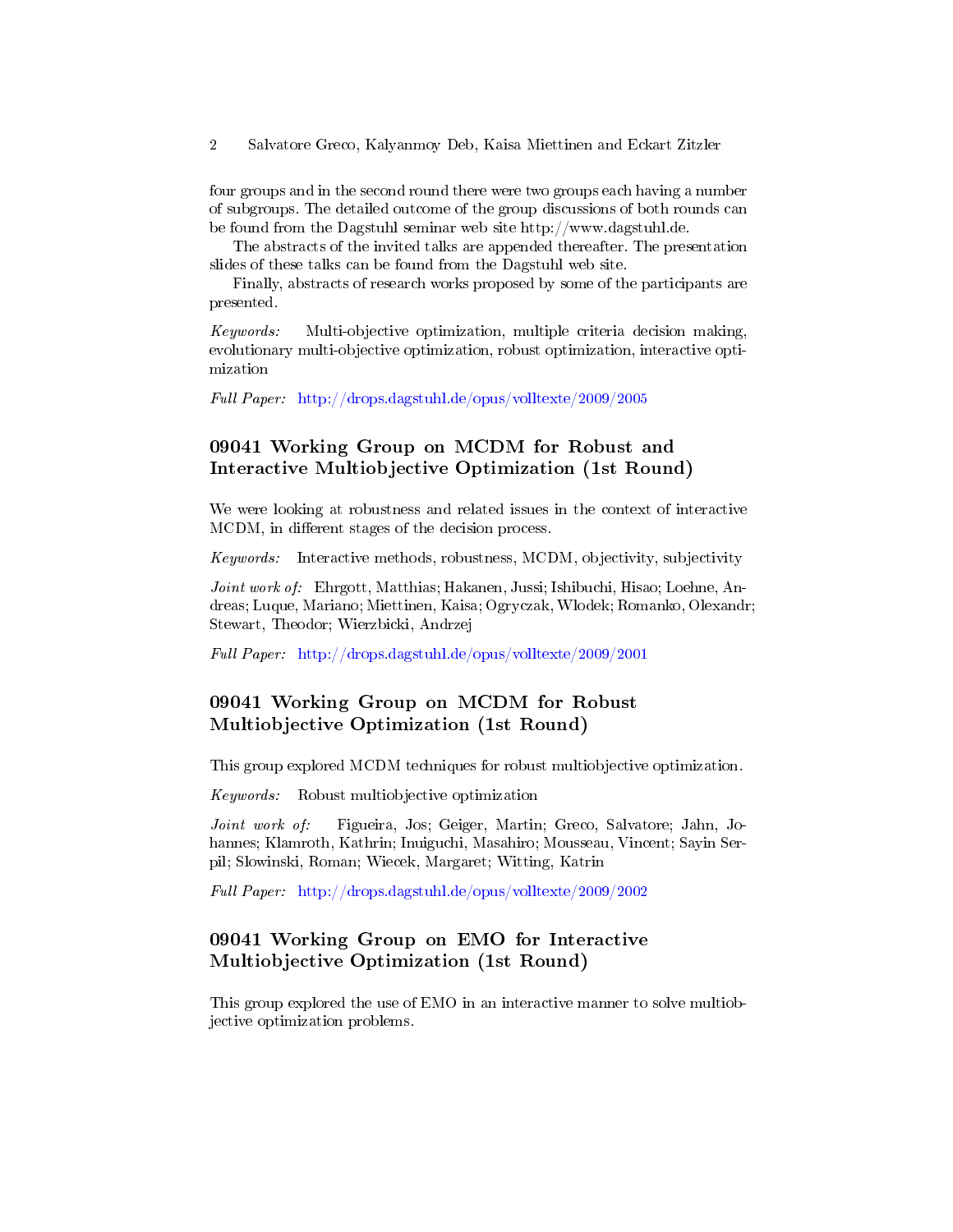Keywords: Interactive multiobjective optimization

Joint work of: Fonseca Carlos; Gandibleux, Xavier; Korhonen, Pekka; Marti, Luis; Naujoks, Boris; Thiele, Lothar; Wallenius, Jyrki; Zitzler, Eckart

Full Paper: <http://drops.dagstuhl.de/opus/volltexte/2009/2004>

# 09041 Working Group on EMO for Robust Multiobjective Optimization (1st Round)

This group explored various robust methodologies for multiobjective optimization.

Keywords: Robust multiobjective optimization

Joint work of: Fliege, Joerg; Beume, Nicola; Branke, Juergen; Braun, Heinrich; Chakraborti, Nirupam; Deb, Kalyanmoy; Helwig, Sabine; Knowles, Joshua; Middendorf, Martin; Mostaghim, Sanaz; Poles, Silvia; Salazar, Daniel; Shukla, Pradymn; Talbi, El-Ghazli

Full Paper: <http://drops.dagstuhl.de/opus/volltexte/2009/2003>

# Working Group Presentations on EMO+MCDM for Interactive Multiobjective Optimization (2nd Round)

The working group on Interactivity was divided into three subgroups: Interaction styles and preference models in transfer from MCDM to EMO, Many objectives in interactive methods and Multi-objective trajectory Optimisation.

Keywords: Interaction styles, preference models

Joint work of: Gandibleux, Xavier; Hakanen, Jussi; Ishibuchi, Hisao; Jaszkiewicz, Andrzej; Jin, Yaochu; Luque, Mariano; Miettinen, Kaisa; Naujoks Boris; Ruuska, Sauli; Teghem, Jacques; Tiele, Lothar; Wallenius, Jyrki; Zitzler, Eckart

#### Working Group Presentations on EMO+MCDM for Robust Multiobjective Optimization (2nd Round)

This group explored combined EMO and MCDM topics on robust multiobjective optimization.

Keywords: robust multiobjective optimization, EMO, MCDM

Joint work of: Deb, Kalyanmoy; Greco, Salvatore and others (see two 1st round reports on robust methodologies)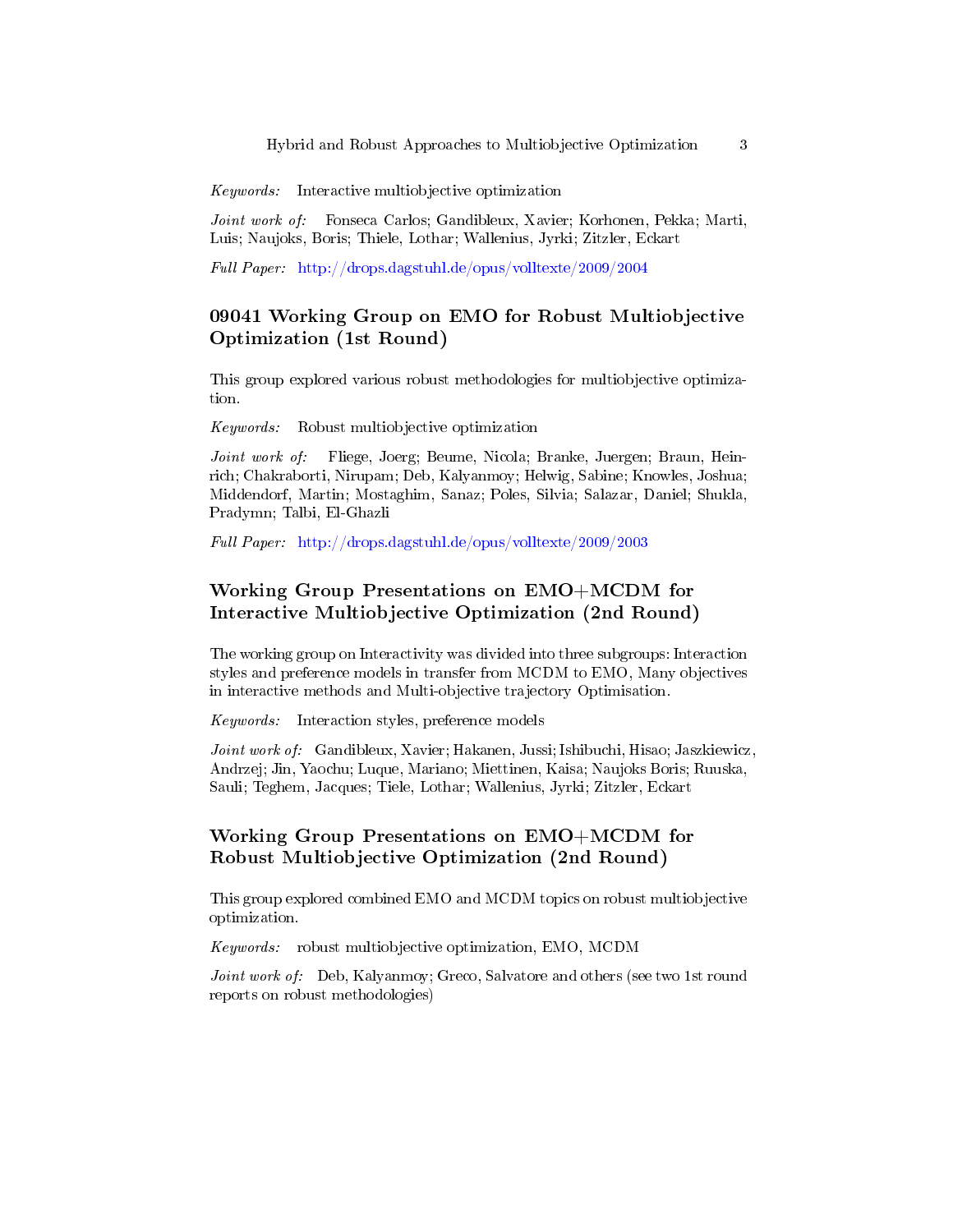#### Abstracts of Invited Talks

#### Robustness and Reliability in EMO

Jürgen Branke (Universität Karlsruhe (TH), DE)

This talk surveyed the work on robustness and reliability in evolutionary multiobjective optimization, and discussed open research questions.

It started with general definitions of robustness, reliability, flexibility and noise as related concepts. Then, it highlighted the particular challenges, when these concepts are to be used in the presence of multiple objectives. Two applications and successful approaches are discussed in more detail: 1. Reliability based optimal design using evolutionary multiobjective optimization. Here it was shown how integrate standard techniques from reliability based optimal design into EMO, opening up completely new possibilities. 2. Worst-case multiobjective optimization. This has been shown to pose completely new challenges, because for different decision makers, different scenarios may represent the worst case in a multiobjective setting. First approaches to tackle this problem have also been presented.

The talk concluded with a summary and a list of future challenges. and worst-case multi-objective optimization.

Keywords: Evolutionary multiobjective optimization, reliability, robustness

# Fuzzy/possibilistic programming approaches in relations with MCDM, RMO, EMO and IMO

#### Masahiro Inuiguchi (Osaka University, JP)

In this talk, we review possibilistic programming approaches focusing mainly on treatments of fuzziness in relation to multiple objective programming problems. The possibility and necessity measures are introduced as basis of possibilistic programming. We classify possibilistic programming approaches into three categories: the optimization approach, the satisficing approach and the two-stage approach. Because the third approach has not yet been very developed, we focus on the other two approaches. First we review the optimization approach. We show that possibly and necessarily optimal solutions to single objective programming problems with uncertain objective functions are very similar to weak efficient and completely optimal solutions in multiple objective programming problems, respectively. This similarity implies that we may utilize evolutionary multiobjective optimization algorithms to single objective programming problems with uncertain objective functions. Because possibly and necessarily optimal solutions are two extremes, intermediate solution concepts are introduced. Since the problems for computing intermediate solutions are nonconvex programming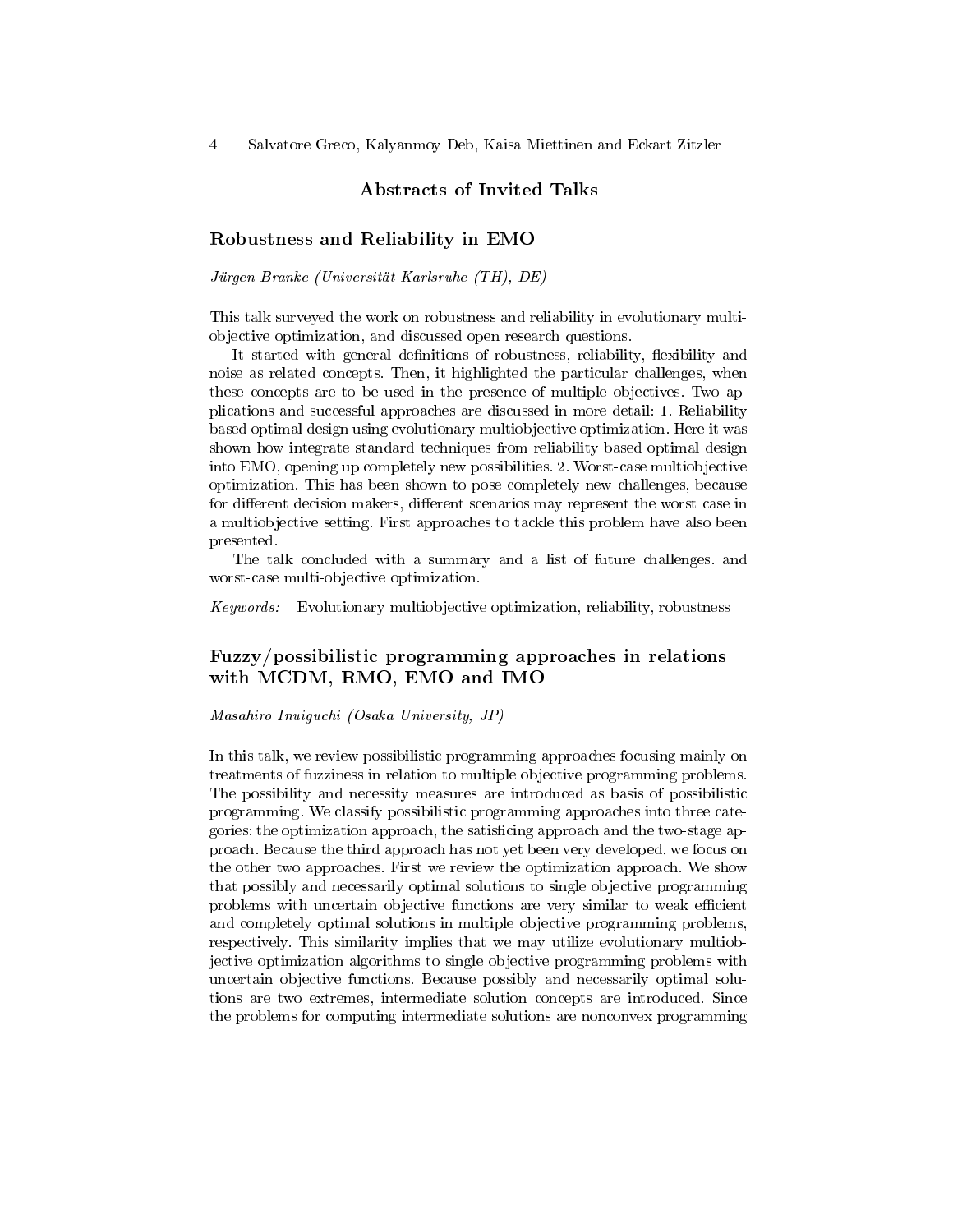problems, the application of evolutionary computation can be expected. The concepts of possibly and necessarily optimal solutions are extended to multiple objective programming problems with uncertain coefficients. They are possibly efficient solutions and necessarily efficient solutions. Some results about those solutions are described. Necessarily efficient solutions would be reasonable and practical. One of promising approaches to the computation of necessarily efficient solutions would be the extended EMO approaches. Then we move to satisficing approaches. Modality constrained programming and modality goal programming approaches are introduced.

The similarity and differences between models of modality constrained programming problems and models of chance constrained programming problems which may be called robust programming problems are described.

Moreover two kinds of modality goal programming approaches are introduced. Finally, conceivable interactions with decision makers in the framework of modality constrained programming and modality goal programming problems are described. By the interaction, we may elicit the target values of objective functions as well as the level of robustness.

Keywords: Fuzzy/possibilistic programming, necessarily optimal solution, minimax regret solution, modality constrained programming, modality goal programming

#### What is Robust Optimization?

#### Joshua D. Knowles (Univ. of Manchester, GB)

This talk is intended to kick off discussions about robust multiobjective optimization and EMO. I begin by noting a distinction between robustness as referring to the solutions we seek, from robustness of methods, e.g. meaning repeatability, generality, etc., and suggest to concentrate on the former only. A number of diverse applications are summarised to give a flavour of the robust field, including examples of multi-stage, highly-constrained, combinatorial and multiobjective problems with various sources of uncertainty. Approaches to robust optimization in the EA community are briefly reviewed, including a couple of multiobjective ones. At the end some open questions are given.

#### A Polynomial Chaos Approach to Robust Multiobjective Optimization

Silvia Poles (Enginsoft - Padova, IT)

Robust design optimization is a modeling methodology, combined with a suite of computational tools, which is aimed to solve problems where some kind of uncertainty occurs in the data or in the model.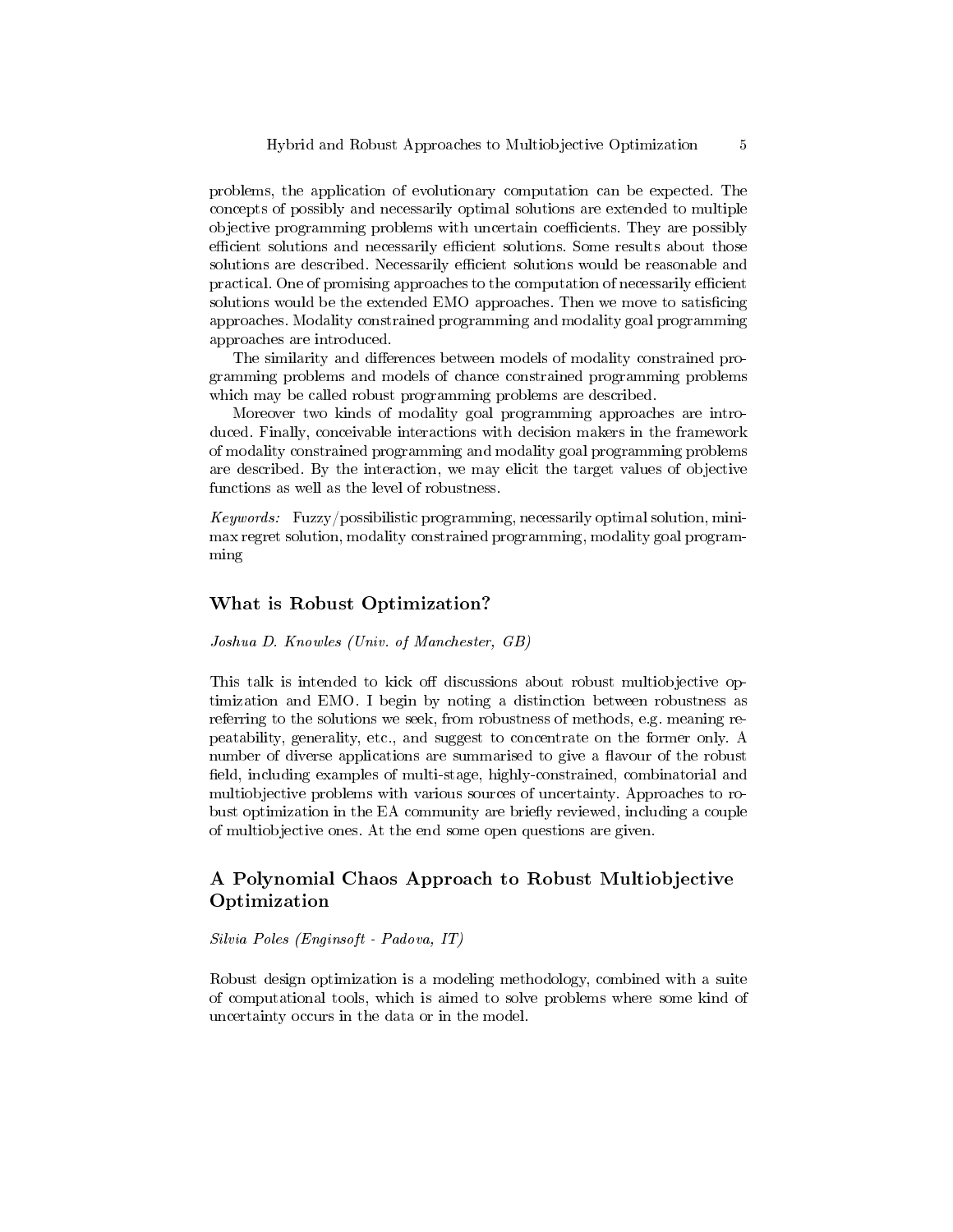This paper explores robust optimization complexity in the multiobjective case, describing a new approach by means of Polynomial Chaos expansions (PCE). The aim of this paper is to demonstrate that the use of PCE may help and speed up the optimization process if compared to standard approaches such as Monte Carlo and Latin Hypercube sampling.

Keywords: Uncertainty Quantification, Multiobjective Robust Design, Monte Carlo, Latin Hypercube, Polynomial Chaos

Joint work of: Poles, Silvia; Lovison, Alberto

Full Paper: <http://drops.dagstuhl.de/opus/volltexte/2009/2000>

### A New Robust Interactive Evolutionary Multiobjective Optimization Method

Roman Slowinski (Poznan University of Technology, PL)

See the attached abstract

Keywords: Robust Multiobjective Optimization, Evolutionary Multiobjective Optimization, Interactive Method, Dominance-based Rough Set Approach, Decision Rules

# Decomposition and Coordination for Multiobjective Complex Systems

Margaret M. Wiecek (Clemson University, US)

Complex systems are modeled as collections of multiobjective programs each representing a subsystem (or component) of the overall system. The subsystems interact with each other in various ways adding to the complexity of the overall problem. Since the calculation of efficient sets of these complex systems presents a challenging problem, it is desirable to decompose the overall system into component multiobjective programs that are more easily solvable and then construct the efficient set of the overall system. Selected cases of complex system are presented and relationships between their efficient sets the efficient sets of their subsystems are given.

Keywords: Multiobjective programs, complex systems, efficient set, decomposition, coordination

Joint work of: Wiecek, Margaret M.; Gardenghi, Melissa

Full Paper: <http://drops.dagstuhl.de/opus/volltexte/2009/1999>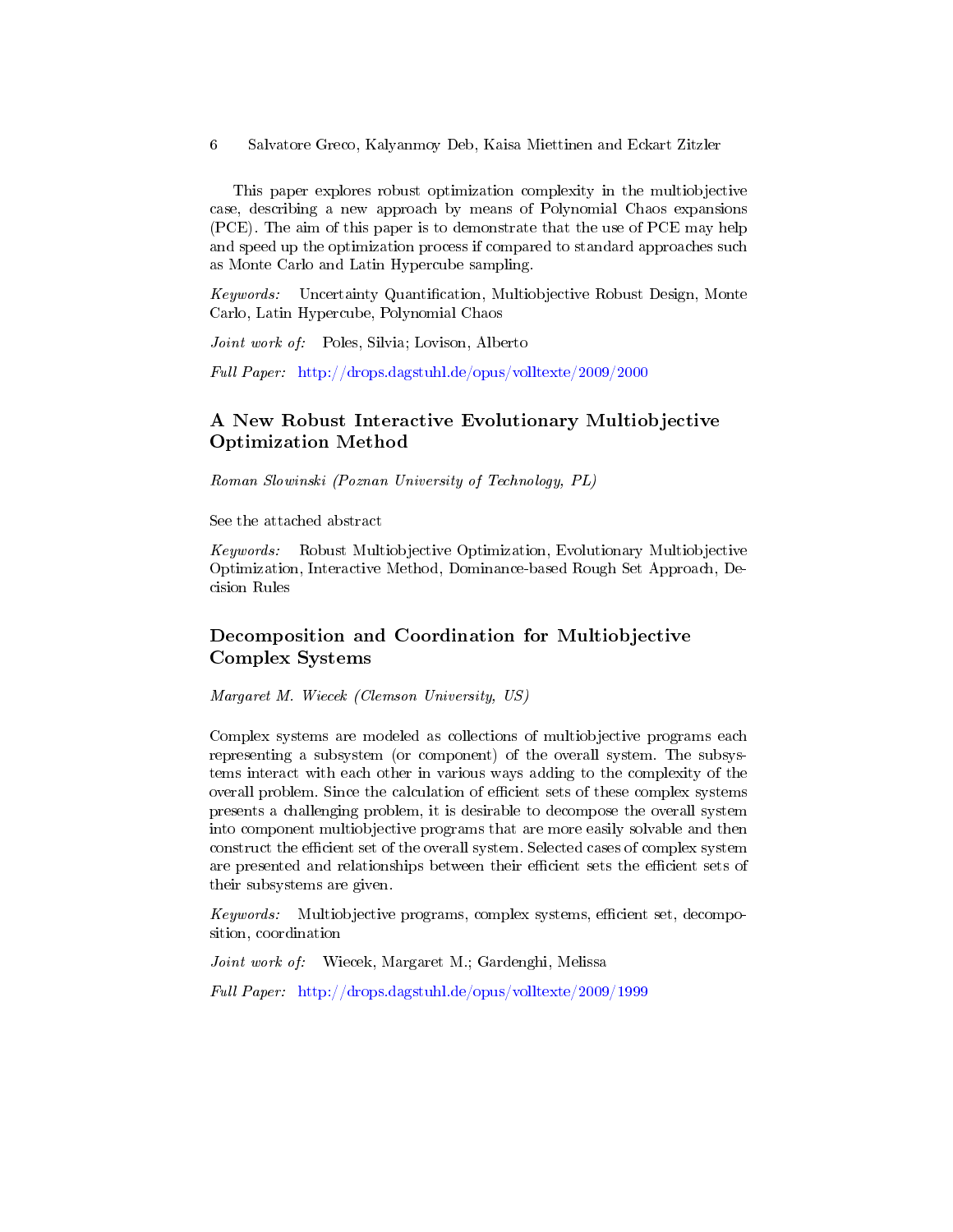#### Abstracts Proposed by Some Participants

# Multi-objective vehicle routing: Presentation of a solution framework, its computer implementation and experimental verification

Martin Josef Geiger (University of Southern Denmark - Odense, DK)

In the joint work with Wolf Wenger, we present an adaptive hybrid planning system for the interactive solution of multi-objective vehicle routing problems. A general framework was built, being able to handle various components of general vehicle routing problems, e.g. the simultaneous consideration of six optimization criteria. Solutions are constructed and improved in real time allowing the user to adapt his articulated preference information interactively. Results simulating different types of decision makers are reported, focusing on the adaptability of the system and the quality of the obtained solutions.

In brief, we are able to observe and demonstrate the suitability of the system to different types of decision makers, focussing on cost- or service-oriented criteria, or maintaining a balanced view on the two areas.

Keywords: Interactive multi-objective optimization, vehicle roting, interactive planning

Joint work of: Geiger, Martin Josef; Wenger, Wolf

Full Paper: <http://dx.doi.org/10.1109/HIS.2008.91>

See also: Proceedings of the 8th International Conference on Hybrid Intelligent Systems HIS 2008, September 10-12, Barcelona, Spain, pp. 302-307. IEEE Computer Society. ISBN 978-0-7695-3326-1.

#### Robustness, risk aversion, multiple equitable criteria

Wlodek Ogryczak (Warsaw Univ. of Technology, PL)

The precise concept of robustness depends on the way the uncertain data domains and the quality or stability characteristics are introduced. Typically, in robust analysis one does not attribute any probability distribution to represent uncertainties. Data uncertainty is rather represented by non-attributed scenarios. Since one wishes to optimize results under each scenario, robust optimization might be in some sense viewed as a multiobjective optimization problem where objectives correspond to the scenarios.

However, despite of many similarities of such robust optimization concepts to multiobjective models, there are also some significant differences. Actually, robust optimization is a problem of optimal distribution of objective values under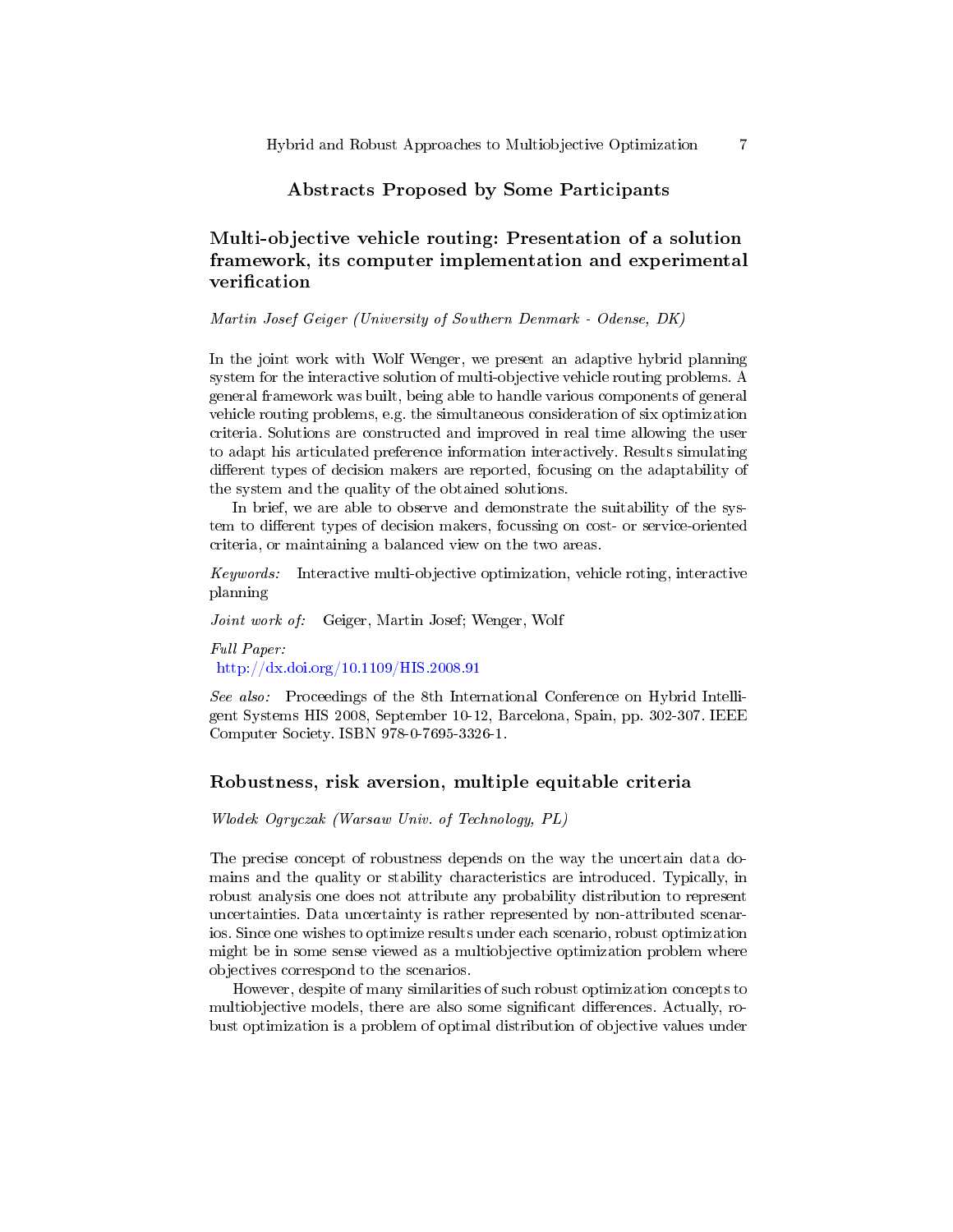several scenarios with risk aversion preferences rather than a standard multiobjective optimization model.

This can be formalized with the multiple criteria equitable optimization leading to various specific aggregations allowing to optimize combined performances under the worst case scenario together with the performances under the second worst scenario, the third worst and so on. Such an approach exploits better the entire distribution of objective vectors in search for robust solutions and, more importantly, it introduces some tools for modeling robust preferences.

#### On Ordered Weighted Enhancement of the Reference Point Method

#### Wlodek Ogryczak (Warsaw Univ. of Technology, PL)

The Reference Point Method (RPM) provides the decision maker (DM) with a tool for an open analysis of the efficient frontier.

The interactive analysis of the multiple criteria optimization problems is navigated with the commonly accepted control parameters expressing reference levels for the individual objective functions. The component achievement functions quantify the DM satisfaction from the individual outcomes with respect to the given reference levels. The final scalarizing achievement function is built as the augmented max-min aggregation of component achievements which means that the worst individual achievement is essentially maximized but regularized with the term representing the average achievement. In order to avoid inconsistencies caused by the regularization, the max-min solution may be regularized by the Ordered Weighted Averages (OWA) with monotonic weights which combines all the component achievements allocating the largest weight to the worst achievement, the second largest weight to the second worst achievement, the third largest weight to the third worst achievement, and so on. Further following the concept of the Weighted OWA (WOWA) the importance weighting of several achievements may be incorporated into the RPM. Such a WOWA RPM approach uses importance weights to affect achievement importance by rescaling accordingly its measure within the distribution of achievements rather than by straightforward rescaling of achievement values.

The WOWA RPM can be quite effectively implemented as an extension of the original constraints and criteria with simple linear inequalities.

Keywords: Multicriteria Decision Making, Aggregation Methods, Reference Point Method, OWA, WOWA

#### Professor

#### Theodor J. Stewart (Univ. of Cape Town, ZA)

Interests are in problem structuring of multicriteria problems, both for discrete choice and mathematical programming problems.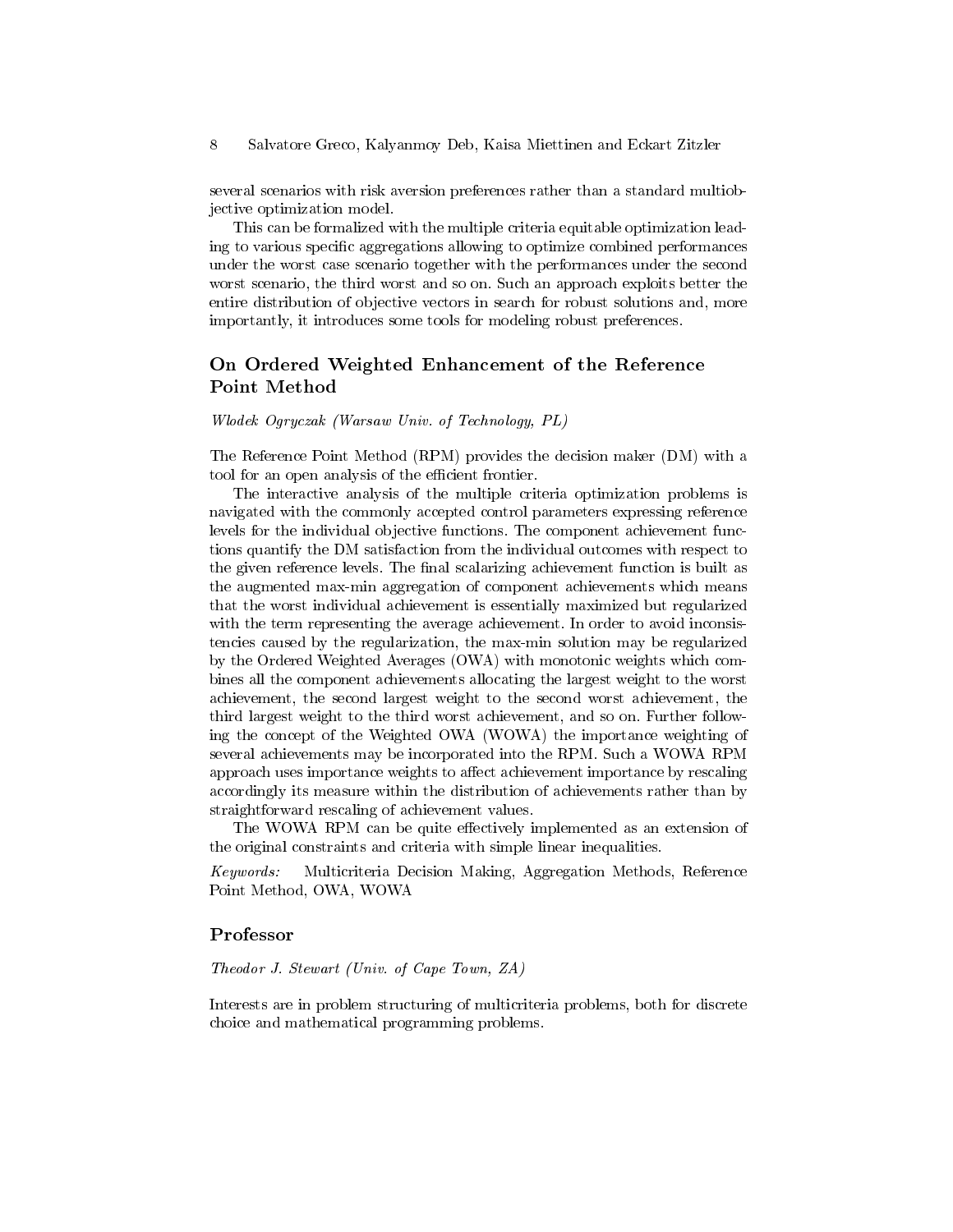Have applied combinations of value measurement and interactive reference point approaches to the solution of such problems. In most cases the applications deal with natural resource management problems

Keywords: Value measurement, reference points, natural resources

# Objective Ranking and Classification: Its Applications and Robustness

Andrzej Wierzbicki (National Institute of Telecommunications - Warsaw, PL)

The issue of objective ranking appeared tacitly in the theory of multi-objective optimization since a long time; explicitly, however, it was investigated only since several years. The paper recalls this issue and quotes the discussion of the issue of objectivity versus subjectivity, stressing that while an absolute objectivity is not attainable, nevertheless trying to be as objective as possible constitutes a higher value, necessary for hard science and technology. Then we turn to the problem of subjective versus objective decision analysis and ranking. While all classical decision theory aims at a rational analysis and support of subjective decisions, there are important application cases, e.g., in managerial problems, in negotiation support, in contemporary network technology, when the decision maker prefers to avoid specifying her/his preferences and needs decision analysis e.g., ranking of decision options; that is as objective as possible. An approach to decision support that might be easily adapted for such objective ranking is the reference point methodology; its application is shown on several examples, including managerial, negotiation support and contemporary network technology. The examples show also the robustness of objective ranking. The example of IP QoS routing in network technology illustrates also the need for transparency in decision processes. General conclusions concerning desirable features of decision making processes and their relation to robustness are drawn.

Keywords: Subjective ranking, objective ranking, reference point approaches, objectivity, robustness, transparency of decision processes

# Robustness in parameter-dependent multiobjective optimization problems

Katrin Witting (Universität Paderborn, DE)

We consider multiobjective optimization problems depending on an external scalar parameter. Our aim is to identify Pareto points which hardly vary under the variation of the parameter. To compute such "robust points", we have combined techniques from multiobjective optimization and numerical path following. Numerical path following allows to compute the solutions of parameterdependent systems of equations.